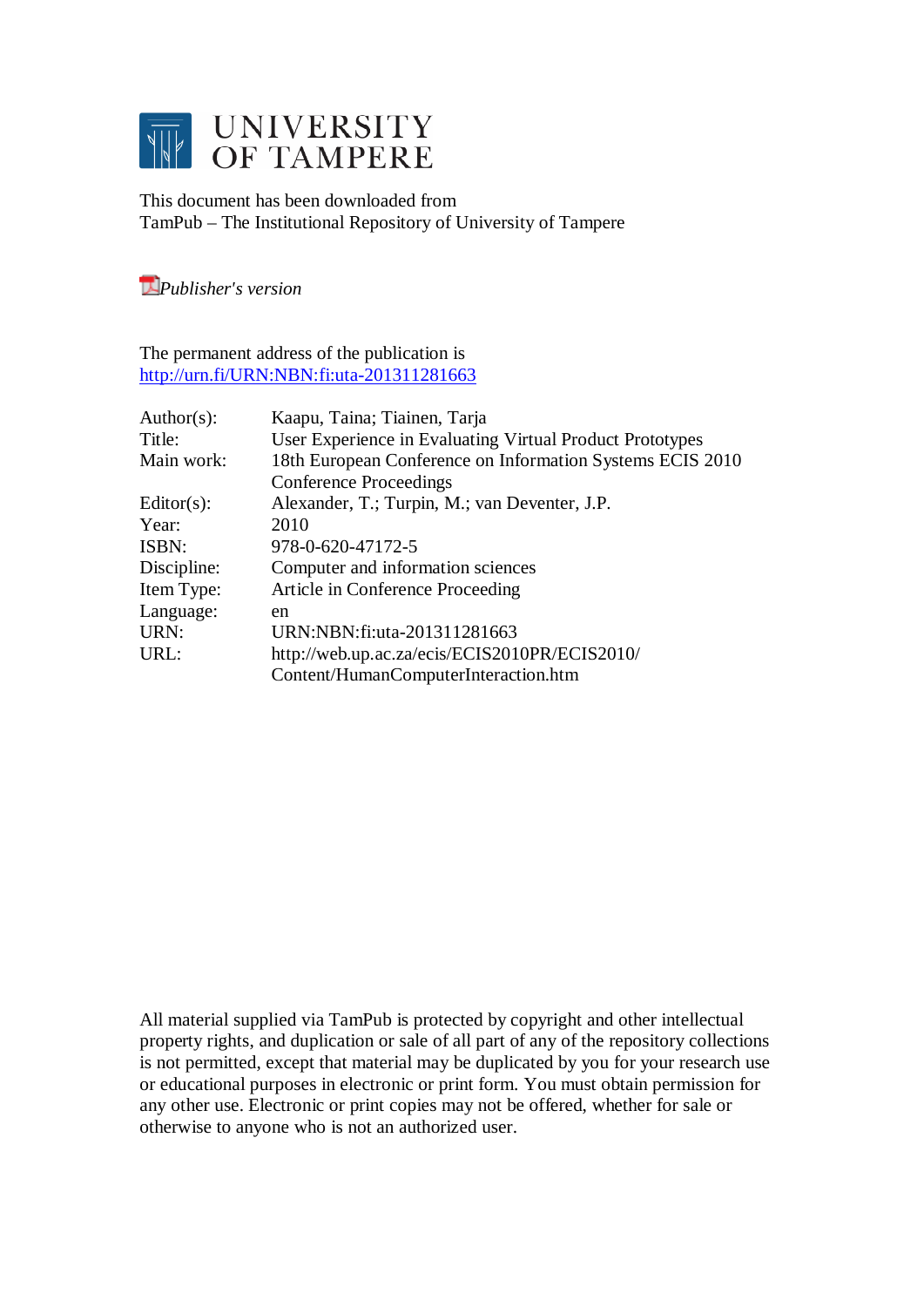# USER EXPERIENCE IN EVALUATING VIRTUAL PRODUCT PROTOTYPES

Kaapu, Taina, University of Tampere, Department of Computer Sciences, Kanslerinrinne 1, FIN-33014 University of Tampere, Finland, [taina.kaapu@uta.fi](mailto:taina.kaapu@uta.fi)

Tiainen, Tarja, University of Tampere, Department of Computer Sciences, Kanslerinrinne 1, FIN-33014 University of Tampere, Finland, [tarja@cs.uta.fi](mailto:tarja@cs.uta.fi)

### **Abstract**

*Experiential and emotional aspects have recently become central to understanding of interaction with technology. Understanding the building blocks of user experience helps in defining and designing better information systems and increasing market success of products. This paper focuses on user experience via users' evaluations of virtual product prototypes. User experience being subjective, we analyse it through users' own interpretations. The specific aim of this paper is to explain the alternative views on how consumers understand virtual product prototypes. We presented threedimensional prototypes of furniture to twenty test users and interviewed them afterwards. Phenomenography was used as a research approach for analyzing the descriptions, allowing us to outline, with the help of two layers, the differences in consumers' understandings. The first layer contains the conceptions which consumers use when they describe virtual product prototypes. Based on the variations in the versatility of each test user's description we constructed the second layer, which focuses on the forms of thinking. The three forms are: seeing I) a picture of a product via new technology, II) a separate product, and III) a product in its context. In our results, the user experience is understood as a unique combination of various elements, which extends over time.*

*Keywords: Alternative Views of Technology, User Experience, Virtual Environment, Design Science, Phenomenography.*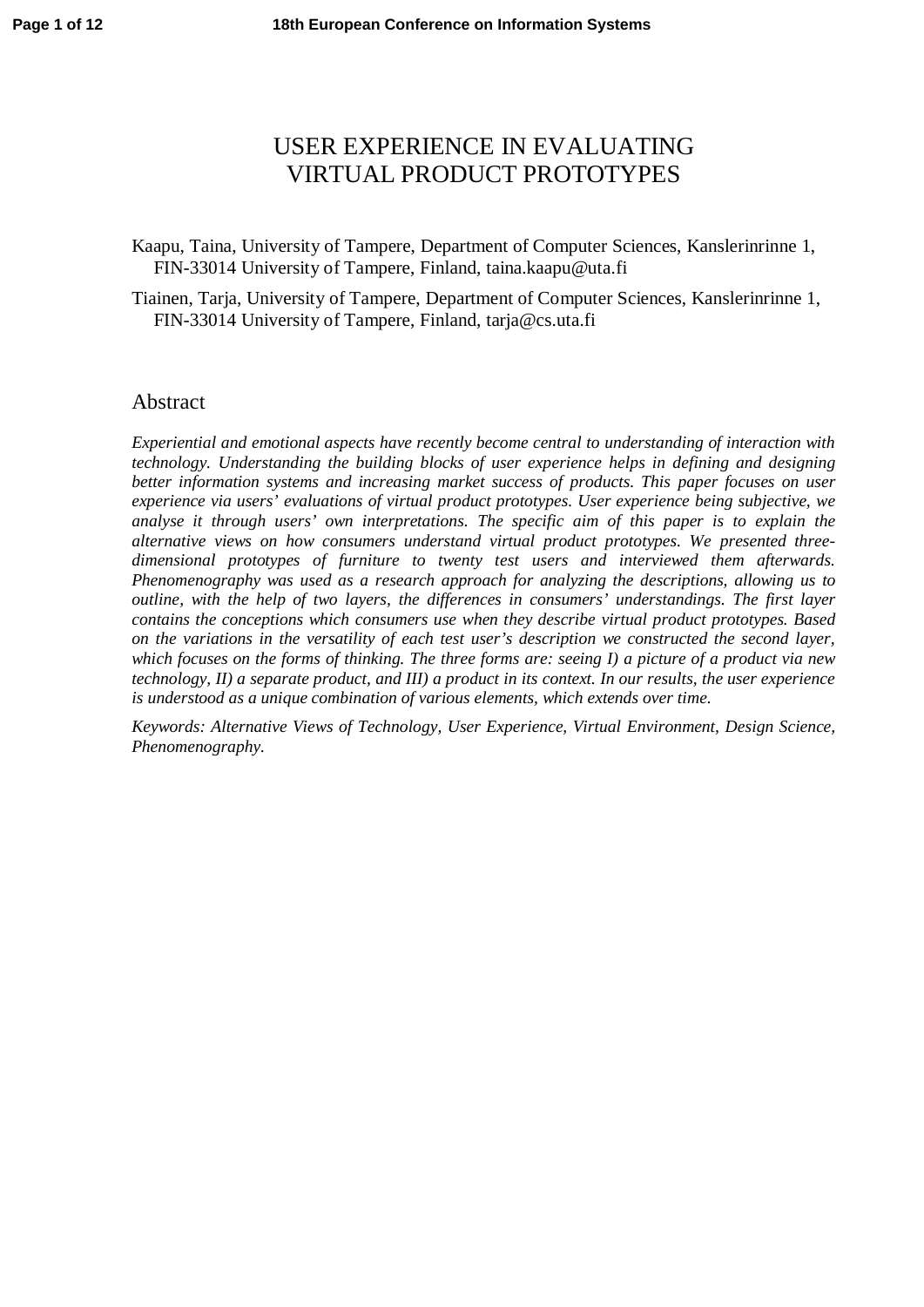## **1 INTRODUCTION**

The investments of information systems (IS) seldom meet their performance objectives (e.g., Bartis and Mitev 2008, Petter et al. 2008). The reasons are hardly purely technical, but they are related to IS users' needs and practices. Also in the product design business, the human-aspect and customers' needs are one of the central issues. The customers' needs are identified with interviews, focus groups and observations of existing products (e.g., Ulrich and Eppinger 2003). However, the process of negotiation about customers' needs is difficult, as it is multi-professional cooperation, in which the participants have different assumptions about the result (see, e.g., Davidson et al. 2001, Tiainen 2004).

We offer a tool for the negotiation process. So the nature of this study is design science as it is described by Hevner et al. (2004). By its terms, an application is made to the environment of furniture business. It is used by designers who need to show their furniture design to consumers for evaluating them. The created application is Furniture Fitting-Room with which virtual prototypes (VPs) can be presented in a virtual apartment. Furniture Fitting-Room is developed by our research group but implemented by virtual environment (VE) specialists and interior designers, furthermore, the furniture models came from furniture companies. We evaluate how consumers' understand virtual models by using phenomenography as a research approach. Our study utilizes scientific knowledge about people's understanding of product information (as Jiang and Benbasat 2007) and VE studies from human perspective (as Steuer 1992, Bowman et al. 2001). We add to the knowledge base the results of understanding VPs and user experience (UX) in VE, as well as methodological knowledge about using phenomenography in analysing user tests. (Figure 1.)



*Figure 1. This study in the context of design science (based on Hevner et al. 2004).*

We study occasional users' VE visits via the concept of UX. The concept means "a consequence of a user's internal state, the characteristics of the designed system, and the context within which the interaction occurs" (Hassenzahl and Tractinsky 2006). It is conceptualised by three facets by Hassenzahl and Tractinsky (2006), as presented in Figure 2. Each perspective contributes a facet to understanding of users' interactions with technology while sharing some arguments with other perspectives. The first facet, *beyond the instrumental*, includes in the first level traditional usability testing in human- computer interaction (HCI) research. Most often usability studies focus on simple, manageable measures at a micro level (Hornbaek 2006), such as the number of recalled products (Tiainen et al. 2007) and the time that a task takes in VE (Roberts et al. 2003). Besides of the instrumental level this facet could mean easiness of using VE technology and its interior harmony (Hassenzahl and Tractinsky 2006).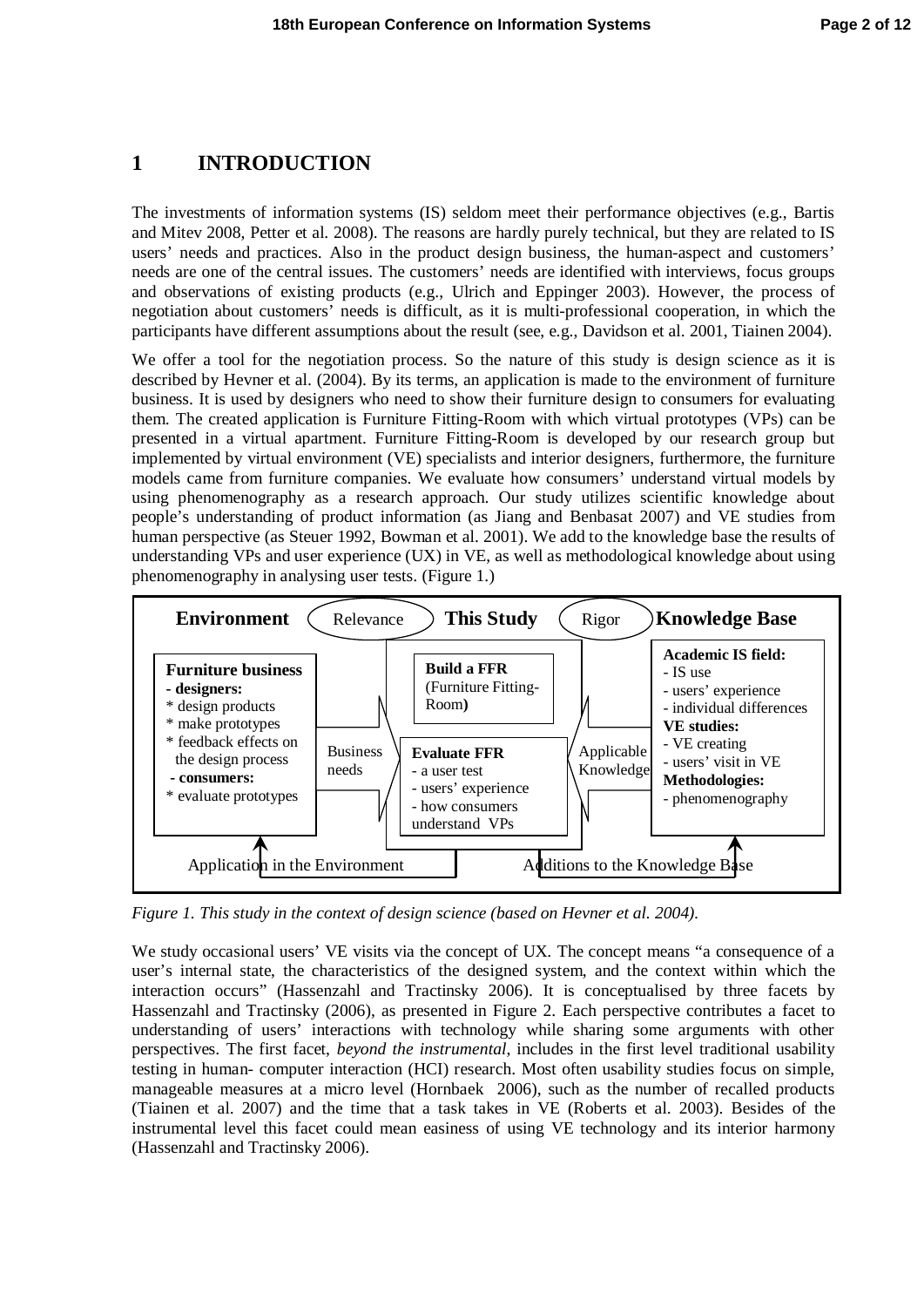The second facet, *emotion and affect*, is mainly employed in the current UX research. It takes a human perspective by focusing on positive emotions, such as joy, fun and pride that deal with subjectivity and takes into account, for example, humans and their feelings (Hassenzahl and Tractinsky 2006). The third facet, *the experiential*, emphasizes two aspects of technology use: technology is situated and temporally-bounded. The experience is understood as a unique combination of various elements, such as the product and internal states of the user. (Hassenzahl and Tractinsky 2006.) *Figure 2. Facets of UX (Hassenzahl and Tractinsky 2006).*



In this study, we focus on how consumers understand three dimensional (3D) VPs of products. This question relates to the UX research that has come to fill the gap between a usable and an engaging product. To study the differences among UX of VPs, we use phenomenography as the research approach. It is a qualitative approach focusing on a second-order perspective. We describe consumers' views on 3D VPs as perceived by a certain group of people (not by researchers). This is an appropriate approach when focusing on UX and its three facets (see Figure 2). With this kind of phenomenographical approach it is possible to understand the variety of conceptions of VPs. In practice, we as researchers ask the same question "what is the 3D VP of a product" and informants can freely form their answers. We also report the variation of informants' interpretations without evaluating their knowledge about VE or VPs. When the nature of the interpretations is understood, it offers building blocks for further UX research and for the use of 3D VPs in product design.

In this paper, we first describe the practical background of this study (a business related project) and the technical case situation (Furniture Fitting-Room as a virtual space for evaluation of 3D VPs of furniture). Second, we outline the phenomenographical approach and our research process in practice (the test setup, test users, and interviews). Third, we describe the results of this study: that is, the variation in consumers' interpretations of 3D VPs in VE. We found twelve conceptions which consumers use when talking about virtual products and three forms of thought which describe the alternative collections of conceptions. The forms of thought illustrate the understanding of VPs. Finally, we discuss the results in the context of UX.

# **2 PRACTICAL AND TECHNICAL BACKGROUND**

We studied UX by using furniture VPs, since a piece of furniture embodies many meanings as a member of a design-intensive product category. Therefore, consumers have different desires and expectations concerning of the product (e.g., Hart 1996, Gilmore and Pine 1997), which provides promising research situations for studying subjective interpretations without one normative concept that all test users describe.

Our study is a part of a larger research project investigating alternative ways to present furniture prototypes to customers. One sub-project studied the traditional way, in which physical prototypes are presented, while our sub-project focused on the use of VPs. Twenty small and medium-sized furniture companies participated in the project and the furniture prototypes (both physical and virtual ones) came from them. VE was chosen as the alternative presentation environment, as only a minimum change is needed to the traditional setup for this. The traditional way is to present physical prototypes in a room, and a similar environment can be created to VE: a virtual room with VPs of their normal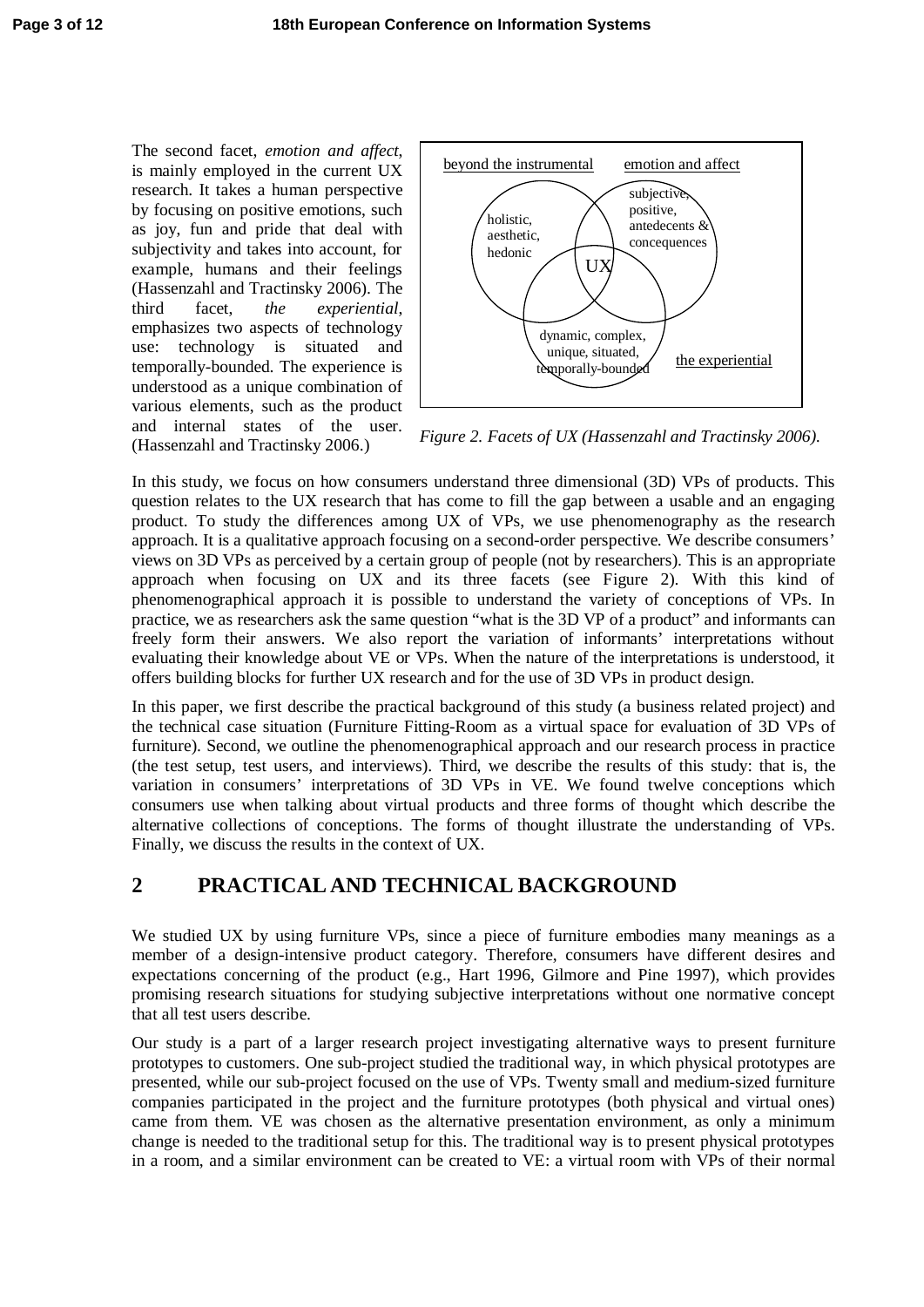size. In the case of furniture and interior, the feeling of space is important. That can be created better with immersive VE than with alternative display technologies (e.g., Gomez and Figueroa 2008). VE gives the user an immersive feeling of actually being in the apartment (Steuer 1992).



*Figure 3. The apartment in the Furniture Fitting-Room used to present the VPs of furniture.*

For presenting 3D VPs we used a Cave-like environment in a laboratory. As CAVE is a registered trademark, the term Cave-like environment is used of other cubic, walk-in VEs. In the VE laboratory used for the study, the height of the space is 2.4 meters and its other dimensions 3 x 3 meters. The space has five rear projection surfaces: three walls, a floor and a ceiling. The users' view is rendered according to his/her position and orientation. An active 3D stereo image is produced and a conventional Wand input device is used for the controlling movements.

In our case, the test users evaluated 3D VPs presented in the prototype of Furniture Fitting-Room. The virtual space consists of virtual furniture (3D VPs) and a virtual apartment with a living room, bedroom, and kitchen (see Figure 3). All the rooms are furnished with common furniture such as a sofa in the living room and a bed in the bedroom.

# **3 METHODOLOGY**

As UX is subjective and situated (Hassenzahl and Tractinsky 2006), studying it requires a method which gives space to informants. Such methods are qualitative methods focusing on the empirical material without any a priory expectation. The starting point in our study was that we do not know how consumers view VPs, so we let them tell us about their experience. Furthermore, the analysis focuses on informants' own interpretations, without any theoretical framework being employed for the task. Facets of UX by Hassenzahl and Tractinsky (2006) are used for comparison, not as an analysis framework.

Among the possible approaches we chose phenomenography, since it aims to describe, analyse and understand conceptions held by informants (Marton 1982). Phenomenography differs from other same-kind approaches by its emphasizes to the diversity of understandings. According to phenomenographical principles, a conception refers to conceiving and understanding something. People create conceptions with respect to the external and internal horizons of the structural (what) aspect of a phenomenon dialectically merged with the referential (how) aspect of that particular phenomenon (Marton and Booth 1997). In phenomenography, the aim is to create a categorization in which the views differ from each other by the level of abstraction, so that the result can be presented as a hierarchy.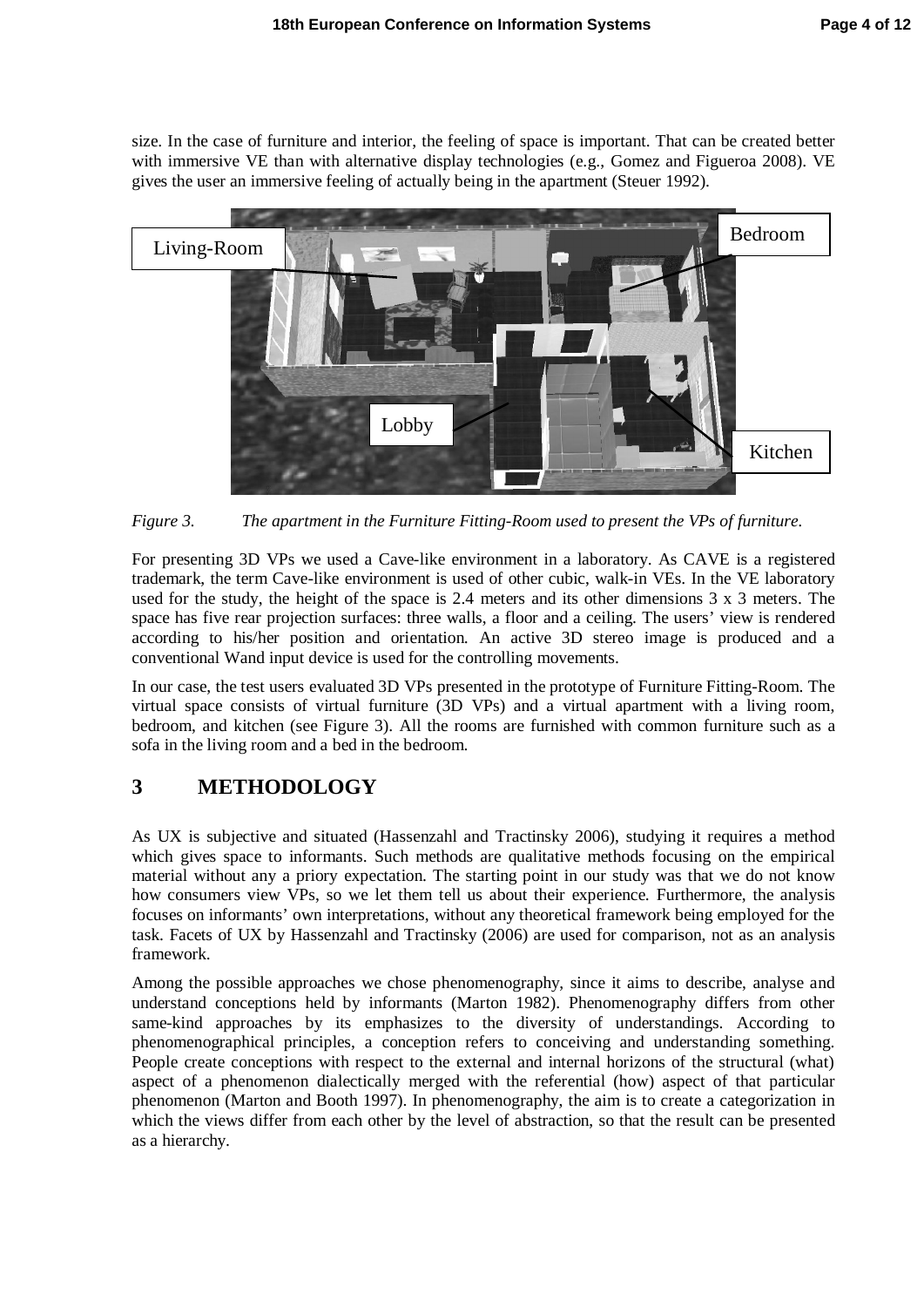### **3.1 Test Users**

As the aim of this study was to find out consumers' alternative interpretations, so for test users we wanted to have consumers, not students of technology, for example. For test users, we wanted to have adult consumers who have their own money to spend on furniture and who have a home to decorate. The aim in the selection of test users was to get consumers from different age groups, to avoid a bias of younger users, as in many studies (e.g., Tatnall and Lepa 2003). Also, earlier studies show gender differences in IT use and in consuming (e.g., Dholakia 2006, Rodgers and Harris 2003), so we decided to make the number of male and female test users as equal as possible. Furthermore, as our case concerns decoration, our aim was to have test users who were interested in decoration. In practice, this means that they were interested in buying furniture and other decoration items for their own home. The variation in the backgrounds was reached for getting alternative interpretations of VPs, not for testing whether the demographical differences were themselves the reasons for multiple interpretations, so the interviewees' backgrounds are not significant for the analysis.

Participation in the test was voluntary. The volunteers were asked to fill in a web form and to give some background information at the same. Altogether 68 consumers filled the form. We chose the interviewees with as broad variation based on their age and sex. We did not have any male volunteers of the age group 60-69 years, so we decided to take the oldest one; he belong to the age group of 70-79 years. However, there were no over 70 years old female volunteers. A brief description of interviewees' backgrounds is shown in Table 1. This may help the reader better understand the empirical base of this study.

We took 20 test users, as in prior phenomenographical studies twenty informants have been found to be a sufficient number for theoretical saturation (Alexandersson 1994, Sandberg 2000). After twenty user tests and the related interview analyses, we agreed that we had reached the saturation point, since the last informants did not contribute any new elements to the Table 1. categorization.

| <b>Participants</b> | Age (years) |       |       |       |       |             |       |  |  |  |  |  |
|---------------------|-------------|-------|-------|-------|-------|-------------|-------|--|--|--|--|--|
|                     | 20-29       | 30-39 | 40-49 | 50-59 | 60-69 | 57<br>$70-$ | Total |  |  |  |  |  |
| <b>Male</b>         |             |       | 3     | 3     |       |             | 11    |  |  |  |  |  |
| <b>Female</b>       |             |       |       |       |       |             |       |  |  |  |  |  |
| <b>Total</b>        |             | 3     |       |       |       |             | 20    |  |  |  |  |  |

*The test users.* 

### **3.2 Test Situation and Interviews**

The test procedure included three parts: an introduction, a user test, and an interview right after it, furthermore, there were short breaks between the parts. All this was done individually. We planned the test situation carefully by following general user test rules (e.g., Rubin 1994; Dumas 2003). We also practised beforehand, since the research group worked together with each individual test user. A research assistant accompanied the user, conversed with him/her and guided in the use of the control unit. In the test there was also an operator who was responsible for the equipment, and a researcher who observed the test and interviewed the test users afterwards. Each test took about an hour.

The first part of the test use was an introduction, which included a presentation of the research process and a short (about 15 min) practical session on how to use a VE. This was needed, since the test users were not familiar with VE and as during the first VE experience the use of technology can dominate the users' attention (Tiainen et al. 2006).

The second part was the test use in Furniture Fitting-Room. It was video-taped. We asked the test user to think aloud and see if there were something interesting available. In each room, the test user needed to evaluate some variation of the furniture, for example, the sofa in the living-room in different materials. The visit to the Furniture Fitting-Room lasted from 15 up to 30 minutes.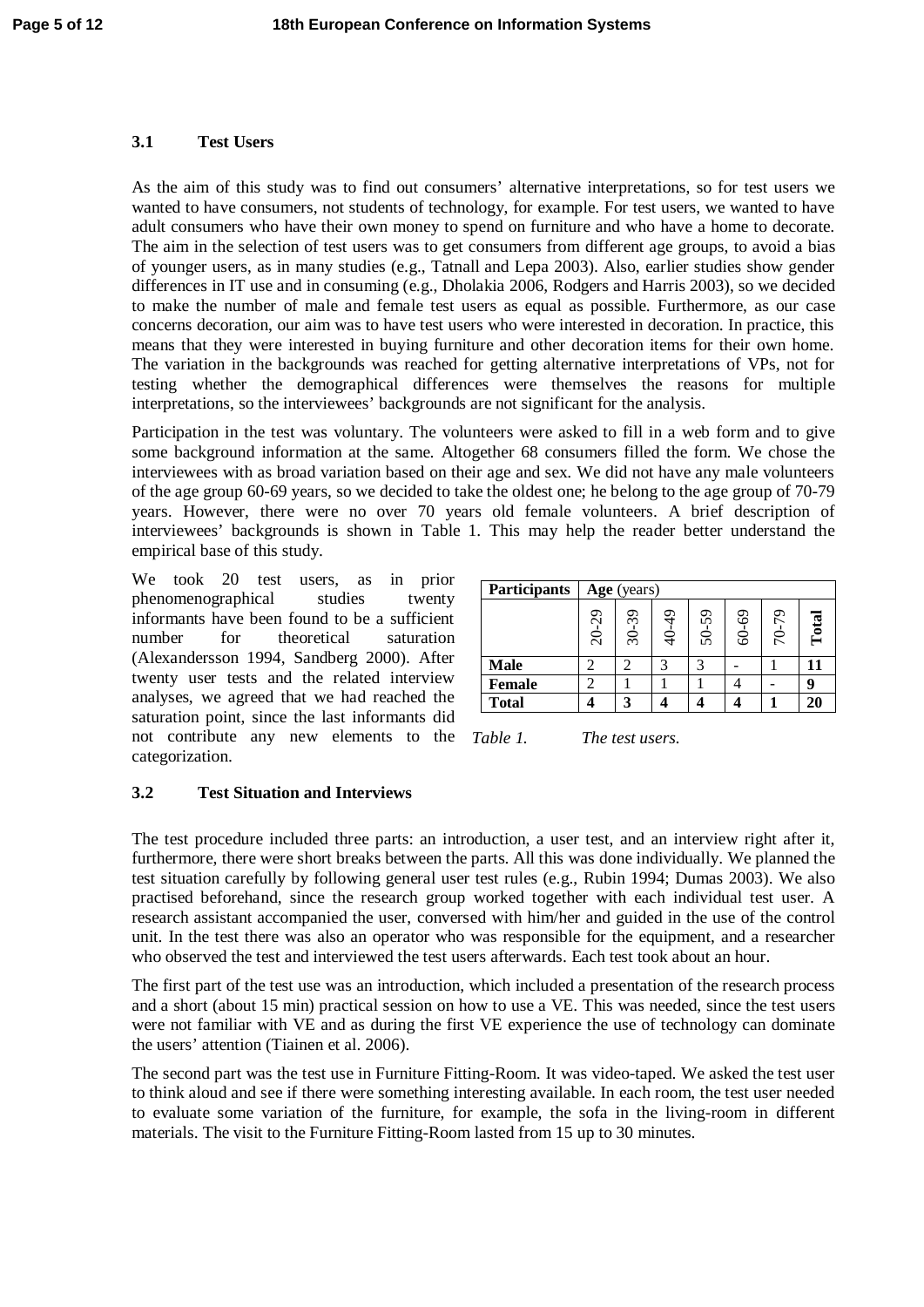After the VE visit, we collected the empirical material using individual theme interviews (conducted in March and April 2007). The researcher, who acted as an interviewer, observed the test situation, so that she knew how the interviewee's visit to the Furniture Fitting-Room had proceeded. The interview took place immediately after the user test. The main question was "what is the 3D VP of a product" and informants could freely form their answers. If the answer is something else than the understanding of actual product, we also report these interpretations according to the phenomenographical principles. The answer can be, for example, related to the VE experience. The progress of the interviews was quite similar in all of the interviews, although the duration varied from 20 to 45 minutes. The interviewer's role was to follow the interviewees' ideas and explore their narration. The atmosphere in the user tests and interviews was pleasant and friendly, which became evident from the participants' comments: many of them spontaneously expressed their willingness to return if similar user tests were to be arranged in the future.

#### **3.3 Analysis**

Although VE visits were video-taped, for this study we analysed only the interviews. In the analysis we followed the norms of phenomenographical studies, which say that categorizations are made from those utterances by which informants describe their perceptions, experiences and concepts. These utterances result from a process by which an individual gives meaning to a certain phenomenon. There are no right or wrong conceptions in phenomenography: so all the expressions were incorporated into a pool of meanings formed by the data (Marton and Booth 1997). The analysis focuses on two components in the informants' experiences. How aspect focuses on the referential component, which describes what the phenomenon means in everyday language, and what aspect focuses on the structural component, which refers to a deeper level of the phenomenal meaning of how aspect (Marton and Booth 1997).

Before starting the analysis, the interviews were transcribed. The length of the interview transcripts varied from six up to eleven pages with a single line spacing, so altogether they made up 157 pages. The analysis started with reading through the whole material in order to find all the aspects of the informants' conceptualizations. At first, the focus in the analysis was on the referential component, which focuses on what the interviewees meant with 3D VPs of furniture in the level of everyday language. The interview texts were split in small items, and the texts were categorized in order to obtain a single dimension of the categorization. The analysis continued with focusing on the structural component of VPs. The structure is constructed by analysing the target of the referential component: for example, what the interviewee is talking about, as he/she describes the textile fabrics of a chair or colors of a sofa or a living-room.

The analysis was an iterative process. We conducted six analysis rounds including comparisons and cross-checkings with the whole material so that, finally, our categorization represented the interviewees' views. Having found the conceptions to describe the VPs, we analysed which of them each test user used in their description. This analysis reveals the set of conceptions employed, giving an idea about the wideness or scope of thinking, and about alternative perspectives that were used.

## **4 RESULTS**

The result shows how consumers interpret VPs of products. The informants could freely form their answers and we as researchers focused on their narration. The answer can be besides of actual product, for example, related to the experience of 3D VPs or the experience of VE. The phenomenographical result of this study is described by two layers. The first layer includes twelve different conceptions by which consumers talk about VPs. The second one includes three thought models which are combinations of conceptions: consumers use them when describing VPs.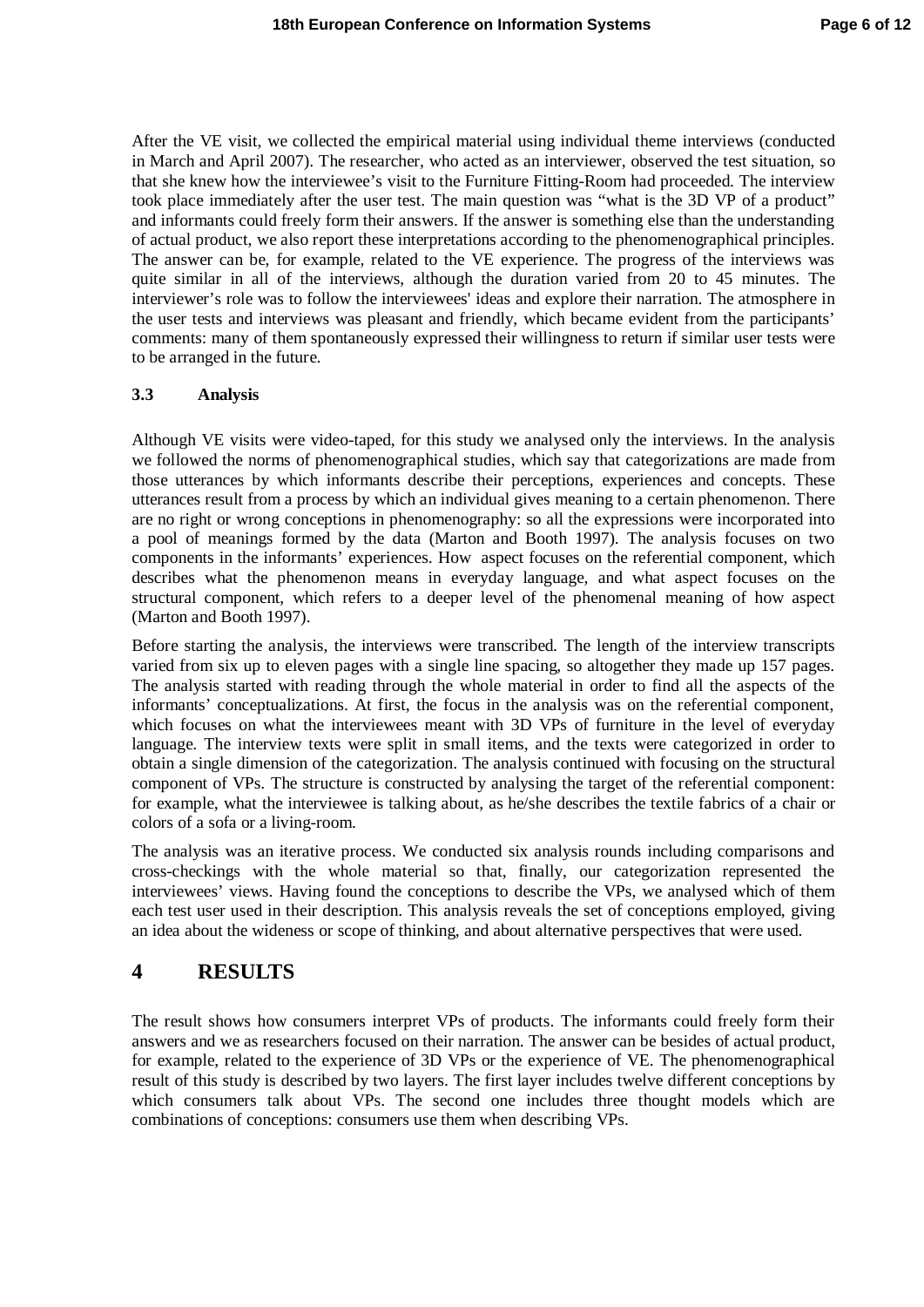| C | One product in<br>an environment | Conception 1C                    | Conception 2C                   | Conception 3C            | Conception 4C                       |
|---|----------------------------------|----------------------------------|---------------------------------|--------------------------|-------------------------------------|
| B | One product                      | Conception 1B                    | Conception 2B                   | Conception 3B            | Conception 4B                       |
| A | One part of a<br>product         | Conception 1A                    | Conception 2A                   | Conception 3A            | Conception 4A                       |
|   | <b>Referential</b><br>aspect     | As a technical<br>implementation | As a photograph<br>of a product | As a concrete<br>product | As a desired or<br>disliked product |
|   | <b>Structural aspect</b>         |                                  |                                 | 3                        |                                     |

*Table 2. The categorization of consumers' conceptions on 3D prototypes of furniture presented in the Furniture Fitting-Room.*

|                          | Conception                                                                                                                                                           | Content illustrated with an example from the interview                                                                                                                                                                                  |  |  |  |  |  |  |  |  |
|--------------------------|----------------------------------------------------------------------------------------------------------------------------------------------------------------------|-----------------------------------------------------------------------------------------------------------------------------------------------------------------------------------------------------------------------------------------|--|--|--|--|--|--|--|--|
|                          | 1A (technology)                                                                                                                                                      | Consumer 15: When I looked at the textile fabrics on the chair, the model vibrated so<br>much that I didn't get a proper idea of shapes or threads.                                                                                     |  |  |  |  |  |  |  |  |
|                          | 2A (photograph)                                                                                                                                                      | Consumer 8: The general picture is very accurate. When I try to focus on details of a<br>piece of furniture I need more sharpness to the picture.                                                                                       |  |  |  |  |  |  |  |  |
| A: One part of a product | 3A (product)                                                                                                                                                         | Consumer 19: In the bedroom, it was easy to see how different colours and materials<br>in bedstead work. It is a very different experience if you see only a piece of<br>something and somebody says that also this colour is possible. |  |  |  |  |  |  |  |  |
|                          | 4A (taste)                                                                                                                                                           | Consumer 17: The sofa in the living-room was such a cube. Maybe it was the idea.<br>However, I didn't evaluate that sofa at all because it didn't appeal to me. It was so<br>featureless.                                               |  |  |  |  |  |  |  |  |
|                          | 1B (technology)                                                                                                                                                      | Consumer 5: It was easy when I didn't have to move by myself. At some point, I<br>could see through a piece of furniture.                                                                                                               |  |  |  |  |  |  |  |  |
|                          | Consumer 11: I think that this virtual picture should be like a photograph. Then it<br>2B (photograph)<br>would give a more realistic sense of a piece of furniture. |                                                                                                                                                                                                                                         |  |  |  |  |  |  |  |  |
| <b>B</b> : One product   | 3B (product)                                                                                                                                                         | Consumer 2: There were two chairs. I had a realistic feeling that I could sit down on<br>the first chair but not on the second one. It was uncomfortable to sit because it didn't<br>have any support for my lumbar region.             |  |  |  |  |  |  |  |  |
|                          | 4B (taste)                                                                                                                                                           | Consumer 4: Because I think that the rocking chair doesn't fit in my home I didn't<br>look at it such a way.                                                                                                                            |  |  |  |  |  |  |  |  |
|                          | 1C (technology)                                                                                                                                                      | Consumer 7: I would like to evaluate a piece of furniture in a room where I were to<br>place it - and I'd hope that the texture of the model were more realistic.                                                                       |  |  |  |  |  |  |  |  |
| C: One product in an     | 2C (photograph)                                                                                                                                                      | Consumer 2: Maybe I can interpret these pictures given more time. I would like to<br>have a real photograph in here. I could then see the bookshelf and outline the space<br>needed in the living room.                                 |  |  |  |  |  |  |  |  |
| environment              | 3C (product)                                                                                                                                                         | Consumer 1: I think that there were many corners in the bedroom and the bed didn't<br>fit in the interior. The bed isn't bad as such, and I think it is a nice bed to sleep.                                                            |  |  |  |  |  |  |  |  |
|                          | 4C (taste)                                                                                                                                                           | Consumer 4: In the living-room, the interior design was gaudy and the curtains and<br>carpet were really disturbing for the evaluation of any of the furniture.                                                                         |  |  |  |  |  |  |  |  |

*Table 3. The contents of the conceptions illustrated with examples from the interviews.*

### **4.1 First Layer: Conceptions**

We identified twelve different conceptions by focusing on referential and structural aspects. Besides of presenting the final categorisation (Table 2) we also illustrate the contents of the conceptions by presenting some examples from the interviews (Table 3).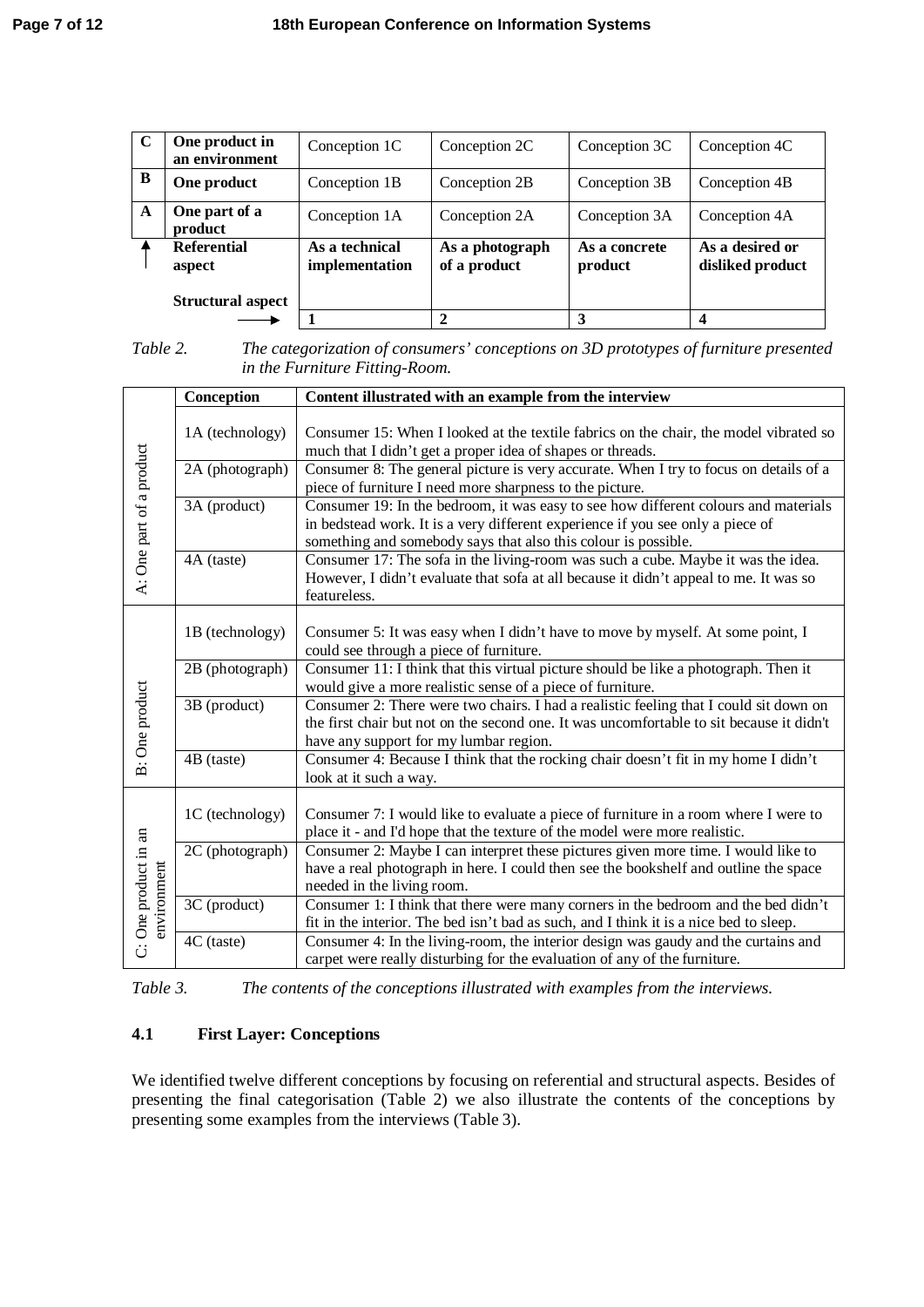The referential aspect includes three alternative objects, which differ by their scope. The narrowest scope is possessed by Object A: One part of a product. An example of it is an interviewee's pondering whether the backrest of the rocking chair is high enough. Object B, One product, focuses on a piece of furniture, for example, to a table and its attributes, as whether the table seems steady. The third object, C: One product in an environment, focuses on a piece of furniture as a part of interior. It deals with, for example, judgments about whether some wallpaper colors play well together with other colours in the room.

In the structural aspect, there are four levels of 3D VPs of furniture: (1) a technical implementation, (2) a photograph of a product, (3) a concrete product, and (4) a desired or disliked product. The first hierarchical level is about advantages and disadvantages of graphical implementation. The interviewees often use words like "model" or "texture", which belong to the context of technology. Examples of narratives are interviewees' pondering how it is possible to walk through VPs or what kinds of programs were used.

On the second level, the model of a product is discussed as a traditional photograph or a picture in a catalog. The interviewees compare the image in VE to a picture; they said, for example, that the quality of the virtual model does not reach that of photographs. The difference of two first levels is that on the first level the interviewee focuses on (technical) implementation and on the second level, on the (picture of a) product. On the third level, the focus is on 3D product. The interviewee describe a piece of furniture as it were a concrete one. On this level, a piece of furniture is evaluated as a physical piece of furniture (as a concrete product).

The fourth level consists of evaluation of the product or interior based on personal taste. Sometimes the interviewee, disliking some models, claimed being unable to evaluate that piece of furniture at all or just ignored it. However, this kind of statement nevertheless reveals that the person is interpreting the image as furniture and thus did evaluate it. This level differs from others by a lack of comments being regarded as negative – when the test user did not like something, he/she did not comment on anything more about it.

### **4.2 Second Layer: Forms of Thought**

On the second layer, we describe the interviewees' conceptions as different levels of understanding the phenomena which in this case is VPs. This is in accordance with the primary idea of intentionality in phenomenography: some conceptions form more comprehensive understandings than others. The more comprehensive forms of thought often tacitly imply the understanding of more partial understandings (Marton and Booth 1997). The result is shown as a hierarchical categorization, in which the higher level including the lower levels. A person is located to one level, reflecting the highest form of thought he/she has.

| C: One product<br>in an<br>environment |                                     |                                    | <b>FORM III: context</b>    |                                        |
|----------------------------------------|-------------------------------------|------------------------------------|-----------------------------|----------------------------------------|
| <b>B:</b> One product                  | FORM I: picture                     |                                    | FORM II: product            |                                        |
| A: One part of a<br>product            |                                     |                                    |                             |                                        |
|                                        | 1: As a technical<br>implementation | 2: As a photograph<br>of a product | 3: As a concrete<br>product | 4: As a desired or<br>disliked product |

*Table 4. The hierarchy of the interviewees' individualised forms of thought.*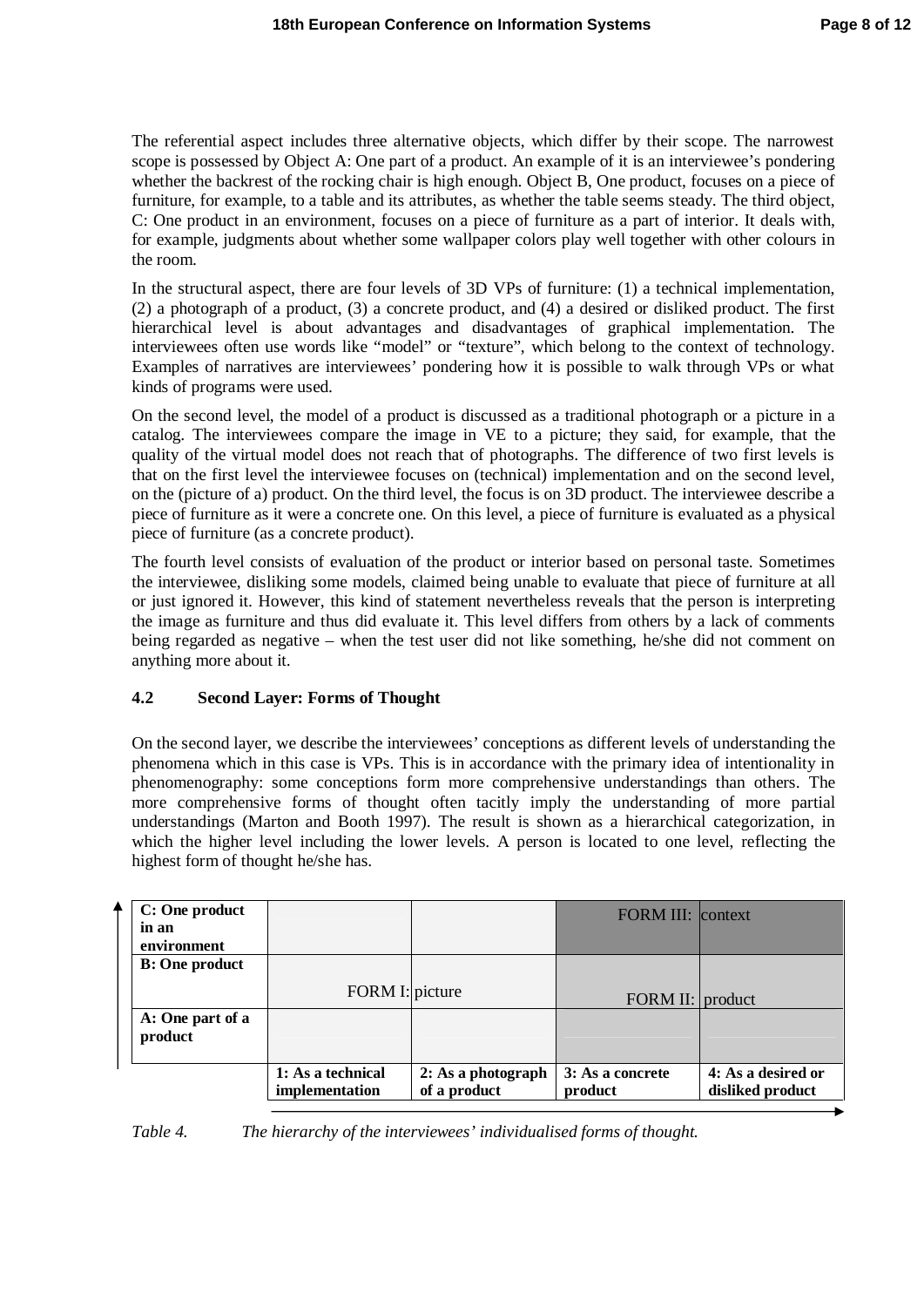| Form    | I. A picture of a product<br>via new technology |                |  |                          | II. A separate product   |  |   |                          | III. A product in its context |            |  |             |   |   |  |                          |  |
|---------|-------------------------------------------------|----------------|--|--------------------------|--------------------------|--|---|--------------------------|-------------------------------|------------|--|-------------|---|---|--|--------------------------|--|
| Example | Consumer 10                                     |                |  |                          | Consumer 3               |  |   |                          |                               | Consumer 1 |  |             |   |   |  |                          |  |
|         | ◠                                               |                |  |                          | -                        |  | C | $\overline{\phantom{0}}$ |                               |            |  | $\mathbf C$ | - | 3 |  |                          |  |
|         | B                                               | $\overline{2}$ |  | $\overline{\phantom{0}}$ | $\overline{\phantom{0}}$ |  | B | $\overline{2}$           |                               |            |  | B           |   |   |  |                          |  |
|         | A                                               |                |  | $\overline{\phantom{0}}$ | $\overline{\phantom{0}}$ |  | A | 3                        | $\overline{\phantom{0}}$      |            |  | A           |   |   |  | $\overline{\phantom{0}}$ |  |
|         |                                                 |                |  |                          | 4                        |  |   |                          |                               |            |  |             |   |   |  | 4                        |  |

*Table 5. The way individual consumer's conceptualisations form a layered meaning structure concerning VPs of furniture. Missing number means missing expression(s).*

We identified three forms of thought about 3D VPs of furniture (Table 4). They are presented based on the first layer (i.e., referential and structural aspects), since their construction is based on that layer. To illustrate the second layer, Table 5 presents three individualised forms of thought by the interviewees (each table giving an example of one type of the form).

Form I (A picture of a product via new technology) focuses on technology development, as in it the interviewees concentrate on the quality of presentation technology and other technology centred issues. The persons of this level talk only about technology when describing VPs. Form II (A separate product) focuses on separate products, and also includes Form I thought models. The thought model of Form II means that a person thinks of and evaluates separate products when seeing VPs, ignoring technological issues as well as the room space and its interior. Form III (A product in its context) is the highest form as it connects the products to their context – in our case furniture to an interior. However, the use of this form is connected to the interviewees' taste; when the product of the interior of the room did not agree with the test users' taste, they refused to discuss anything else than the clash between the room's (or product's) appearance and the test users' view of a pleasant interior (or product).

# **5 DISCUSSION**

Our paper describes the differences in consumers' understanding of VPs of products. Twenty test users evaluated furniture VPs in a virtual apartment. We observed the test situation and interviewed the test users. In the analysis, we identified different ways to view VPs. All qualitative studies contain certain validity challenges. In our study we followed Klein and Myers (1999) principles to enhance the validity of our study. Our results will contribute for further UX research that is discussed in the following.

## **5.1 Consumers' Conceptions on VPs vs. UX Facets**

The results of our test use deal with consumers' conceptions on 3D VPs of furniture (see Table 2) and interviewees' individualised forms of thought (see Table 4). For extending the outcome to the UX field, we connect the results to the facets of UX by Hassenzahl and Tractinsky (2006).

The first facet is *beyond the instrumental*. *Form I* from our results belongs to this facet and includes viewing 3D VPs as a *Technical implementation* and as a *Photograph of a product*. This technologycentred way to think is common among technologists (e.g., Davidson et al. 2001). Furthermore, some parts of as a *desired or disliked product* can be located to *beyond the instrumental*, since in it the goal is to create beauty and harmonic (Hassenzahl and Tractinsky 2006). However, those test users who mentioned their personal taste, explained that the interior or furniture clashed with it, and that they did not find the interior nice or beauty.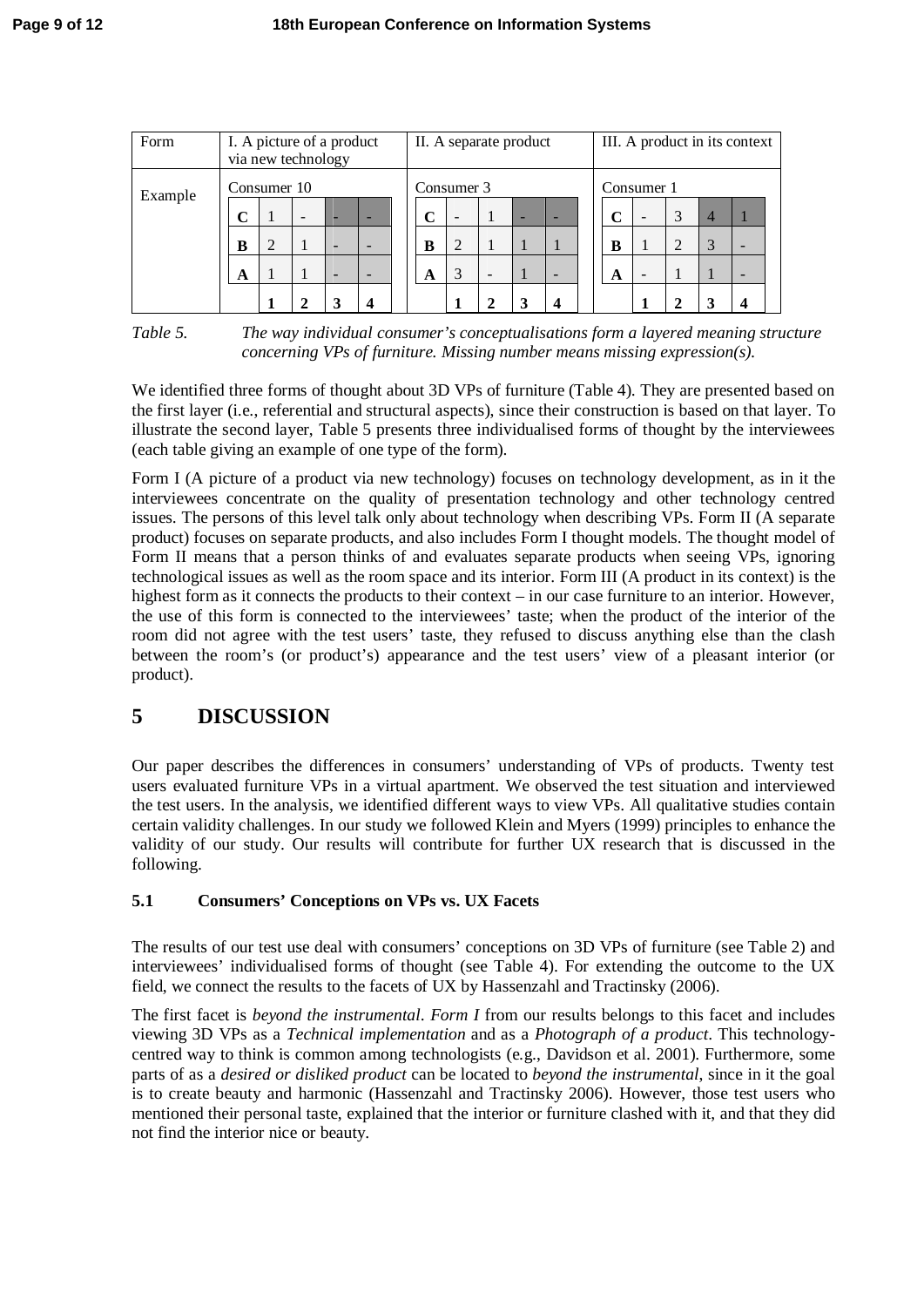The second facet is *emotion and affect*, which focuses on the feelings that the use of a product create. One can expect that in this facet the test users find some of the Furniture Fitting-Room parts as gamelike; for example, they may enjoy changing the colours and texture of furniture. This fun-like that in described by Hassenzahl and Tractinsky (2006) was not encountered to be the case by the users during the analysis. However, our result as a whole expresses emotion and affect. Mainly the informants gave evidence to strong emotional relationship to the simulation, although it in some cases the relationship was negative.

The third facet is *the experiential.* It is a temporary context related use situation. The experience is affected by users' state of mind and expectations (Boehner et al 2007). This facet was encountered in our results in *Form III*: the test users feel like being in a space (in a room), describing *a product in an environment* by focusing on a concrete product or their own taste (see Table 4). The understanding by the Form III is close connected to the feeling of telepresence, which is a target in the VE studies (see studies of, e.g., Steuer 1992, Bowman et al. 2001 & 2004, Sander et al. 2006).

### **5.2 Limitations and Future Research**

As we investigated UX by test users' understanding of VPs, we describe only some parts of UX. Our starting point was users' own interpretation, not a theoretical understanding of UX. On the other hand, our solution opens a new perspective among UX studies: giving space to informants' experience.

However, the target of our study was to focus on occasional VE users' experience. Still, further studies from different perspectives are needed. We focused on identifying how users' experience VE, but we did not study any casual relationships. Further studies are needed to study them: connecting both personal backgrounds to the UX and situational and temporal issues to it.

We studied UX with one case: evaluation of VPs with one technical environment. Alternative situations (e.g., a larger apartment) with an alternative presentation technology (e.g., with a better 3D image) could give more versatile UX. This could give the test users a better understanding of their own experience by changing their expectations of a VE visit and VP evaluation situation. Furthermore, this kind of research situation could provide an opportunity for comparative research.

### **5.3 Contributions to UX Research**

Hassenzahl and Tractinsky (2006) note that "the absence of empirical research – whether qualitative or quantitative – impedes theoretical advancement and restricts our understanding of UX as concept and its further development". However, the research so far has been described as technology-driven (Boehner et al. 2007). Our paper provides empirical research results to advance the research on UX. Overall, the results of this study have provided an example of a case where test users were able to understand and evaluate presented VPs and where UX was described mainly positively in informants' narration.

The other contribution of our study is methodological. Based on our study, the phenomenographical approach is found promising for studying UX for the following reasons. The UX consists of smaller experiences and the UX is in each use case unique, because the user's internal state, the use context, and the system are dynamic (Hassenzahl and Tractinsky 2006). In our study, the reference period include one visit in a VE laboratory. It should be kept in mind, however, that the previous use cases in similar situations clearly affect user's expectations for the examined UX, and, together with information and perceptions received from other sources, build up an attitude towards virtual product presentations in general. Phenomenography allows informants to tell about their experiences in their own words, and it is possible to spot informants' expectations in their descriptions. This can be called also reaching the diversity of understandings that is the main issue in phenomenographical study.

The phenomenographical approach places researchers in a "learning role" within the informants and their context. This means that the researcher has to be humble to understand how the interviewee sees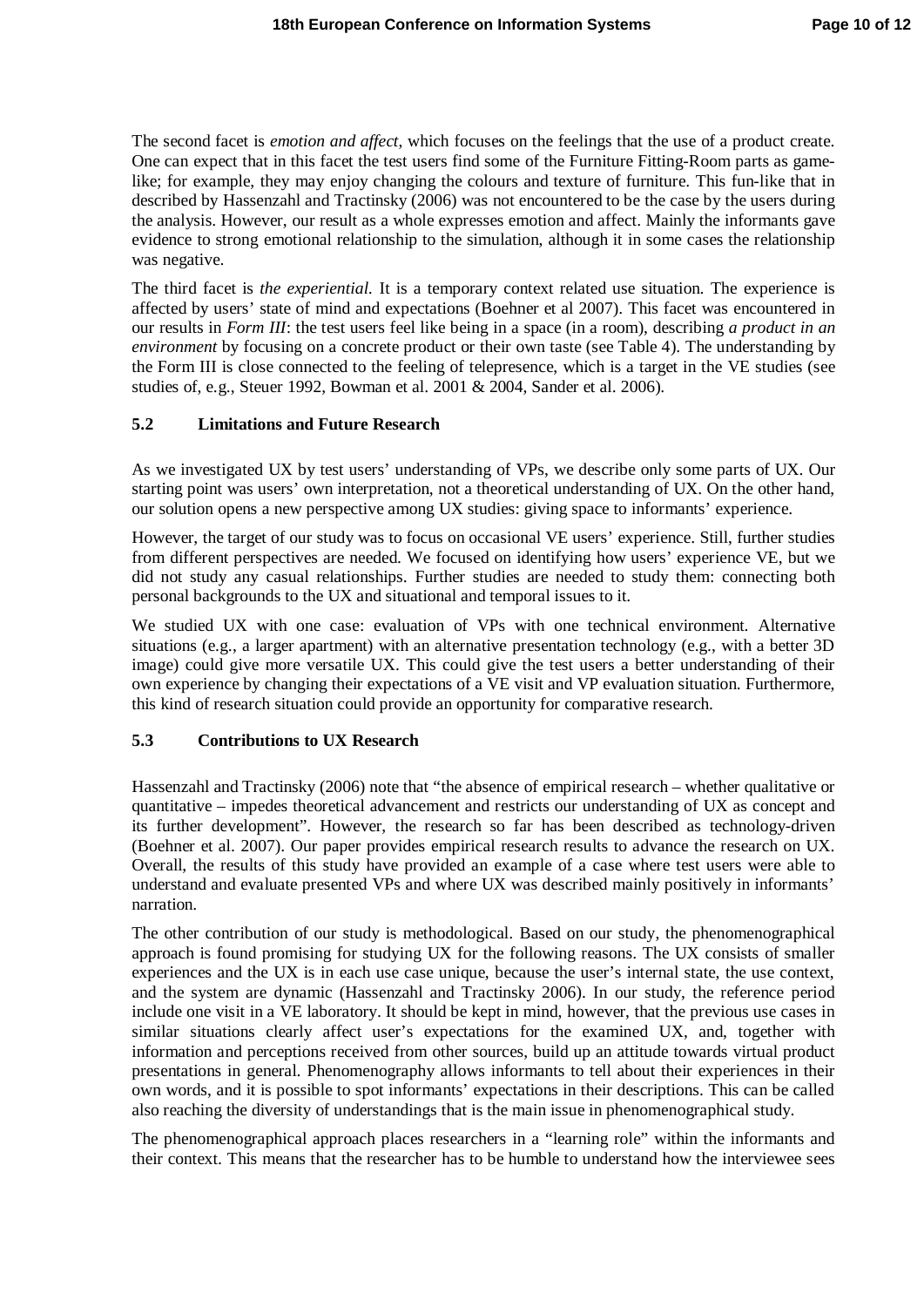the phenomenon under study in reality. Like an apprentice and independent craftsman, the interviewer has to learn from the interviewee. The researcher has to listen and accept also understandings different to her/his own without trying to correct the interviewee's conceptions (Marton and Booth 1997). A researcher who takes this approach wishes to get a deep understanding about how people view things, about the underlying causes, nuances and details. In this way, phenomenography merges research and praxis, and thus the informants' answers are not disconnected from the context. In the UX research, to find the key to UX evaluation, a proposal has been made to analyse whether the product meets the expectations that the user had before starting to use it (Hassenzahl and Tractinsky 2006). With the phenomenographical approach also this aspect can be gauged: in our results, the UX is understood as a unique combination of various elements, which extends over time.

## **6 CONCLUSION**

This paper presents a study about Furniture Fitting-Room. The nature of this study is design science as we created an application for presenting VPs in a virtual apartment and organized user tests for evaluating VPs. By using phenomenography as a research approach we reached the variation among the test users' UX in evaluating VPs. We created categorization of test users' interpretations by two aspects. The referential aspect includes the wideness of the focus in description varying from one part of a product to one product and even to a product in an environment. The other aspect refers to the structural side of the conceptions. Based on these categories we identified how consumers think about VPs. The result consists of three hierarchical forms of thought. They are viewing VPs as a picture, a product, and a context.

As previous studies (e.g., Jiang and Benbasat 2007) have suggested, there are many different types of virtual product experiences in VEs. UX is connected to user's form of thought about VPs. The first of our forms *Picture* does not consist of many experiential product features while the other two forms do. Besides of user's understanding, also the type of presented product effects on UX. Furniture is an example of highly experiential products. Some other products are more technical and their functions are the central issue, so the UX with such VPs differ from our case. Therefore, we state that our findings are most appropriately generalizable to presentations for experiential type of products.

## **Acknowledgements**

The authors acknowledge the associate editor and the three reviewers of ECIS2010 for their valuable comments. We thank Prof. Asko Ellman, Dr. Vuokko Takala-Schreib, Tarja Katajamäki, Joonas Laitinen, and Harri Mähönen for their responses during the research process. We also thank Steve Legrand for making our English more readable.

## **References**

- Alexandersson, M. (1994). Metod och medvetende [Method and consciousness]. Acta Universitatis Gothoburgensis. Göteborg studies in educational sciences.
- Bartis E. and Mitev, N. (2008). A multiple narrative approach to information systems failure: A successful system that failed. European Journal of Information Systems, 17 (2), 112-124.
- Boehner, K., DePaula, R., Dourish, P. and Sengers, P. (2007). How emotion is made and measured. International Journal of Human-Computer Studies, 65, 275-291.
- Bowman, D.A., Johnson, D.B. and Hodges, L.F. (2001). Testbed Evaluation of Virtual Environment Interaction Techniques. Presence, 10 (1), 75-95.
- Bowman, D., Kruijff, E., LaViola, J. and Poupyrev, I. (2004). 3D User Interfaces: Theory and Practice, Addison-Wesley.
- Davidson, A.L., Schofield, J. and Stock, J. (2001). Professional Cultures and Collaborative Efforts: A Case Study of Technologists and Educators Working for Change. The Information Society, 17, 21- 32.